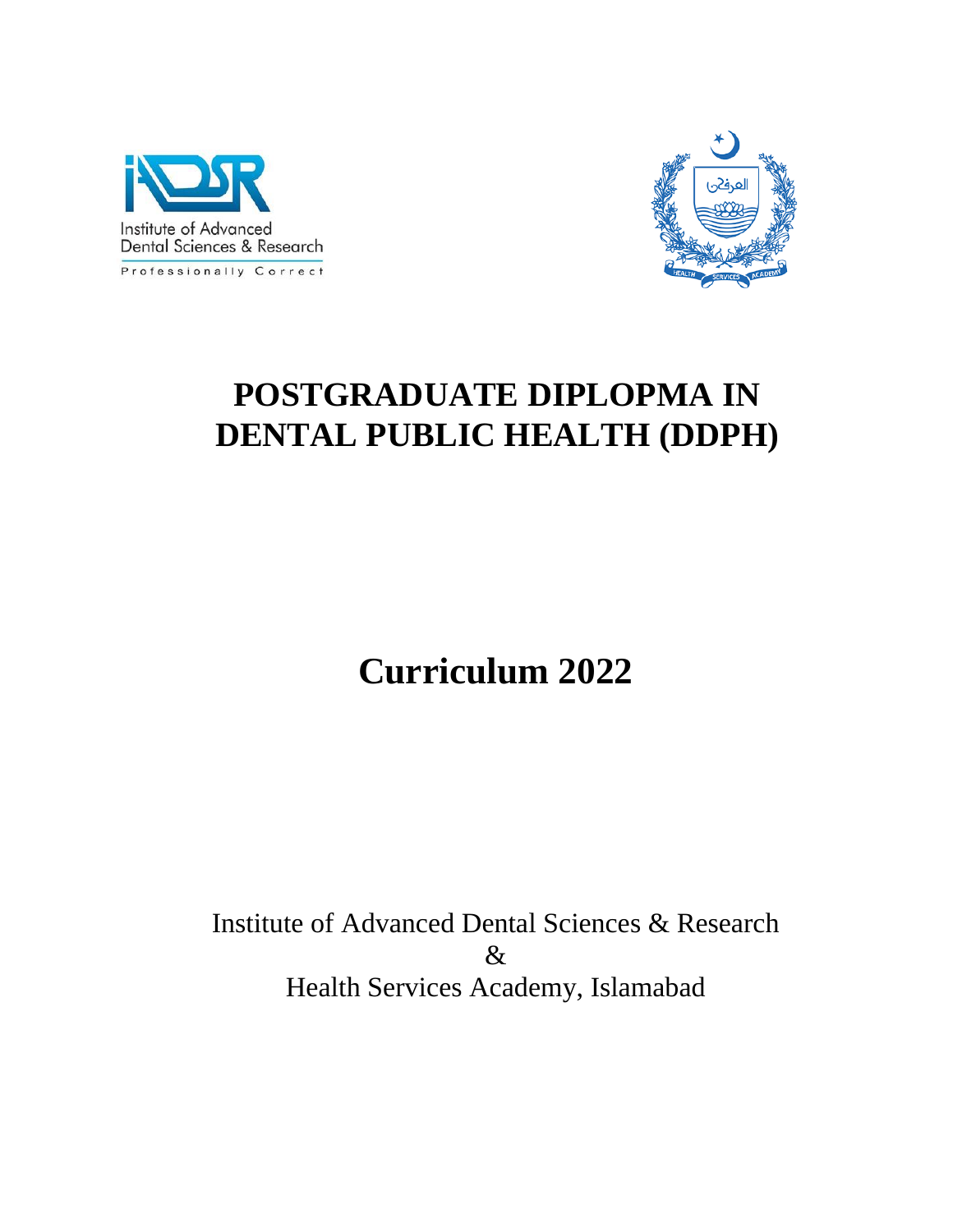# **POSTGRADUATE DIPLOMA IN DENTAL PUBLIC HEALTH (DDPH)**

# **I. INTRODUCTION**

Healthcare Professionals are facing the challenges and opportunities presented to them every day by the administrators of the public health care systems. The development of an organized public health care system has also highlighted the importance of speaking the language of health policy and management, epidemiology, statistics, health economics and applied social sciences. The principles associated with these disciplines are the foundation for future development of public health programs.

This one-year program will offer the participants an opportunity to broaden and enrich their public health practice leadership skills; extend their knowledge of the tools of management and planning; develop their skills in the areas of epidemiology and statistics and further develop their understanding of the social, political, cultural and economic forces that shape the health care environment.

The Diploma in Dental Public Health by the IADSR and HSA will offer a novel format designed to accommodate those in full time employment in public sector or otherwise following busy schedules. This exciting program will provide participants with the skills and insights necessary to become active participants in the decision making process that will shape the future of oral health care.

The program is designed to be hybrid (online plus face-to-face) and multidisciplinary in nature combining the strengths and talents in the HSA's departments of Public Health, Health Economics, Statistics, Marketing and Management, Applied Social Studies and Computer Sciences. This combination of resources forms a unique course focused on training for the development of dental services in Pakistan.

### **II. COMPETENCIES OF THE DDPH PROGRAM**

The graduates of the DDPH program will be prepared to:

- Train competent, committed, and skilled dental public health professionals.
- Assist in translation of knowledge into sound evidence-based policies andpractices.
- Prepare leadership in dental public health.
- Develop, administer, and evaluate health policies and programs.
- Participate directly in efforts to improve the oral & dental health of the community using communitybased and health systems' assessment of oral health services.
- Conduct basic and applied research relevant to the description, risk factors and interventions for the resolution of oral & dental health problems in the human populations.
- Describe basic methods of quantitative analysis being used by oral & dental health managers.
- Demonstrate change management, communication, and leadership skills.
- Define what quality means from the standpoint of the variety of stakeholders.

### **III. PROGRAM LENGTH**

It is **One-Year** program comprising of 2 semesters and each semesters' duration is 16 Weeks.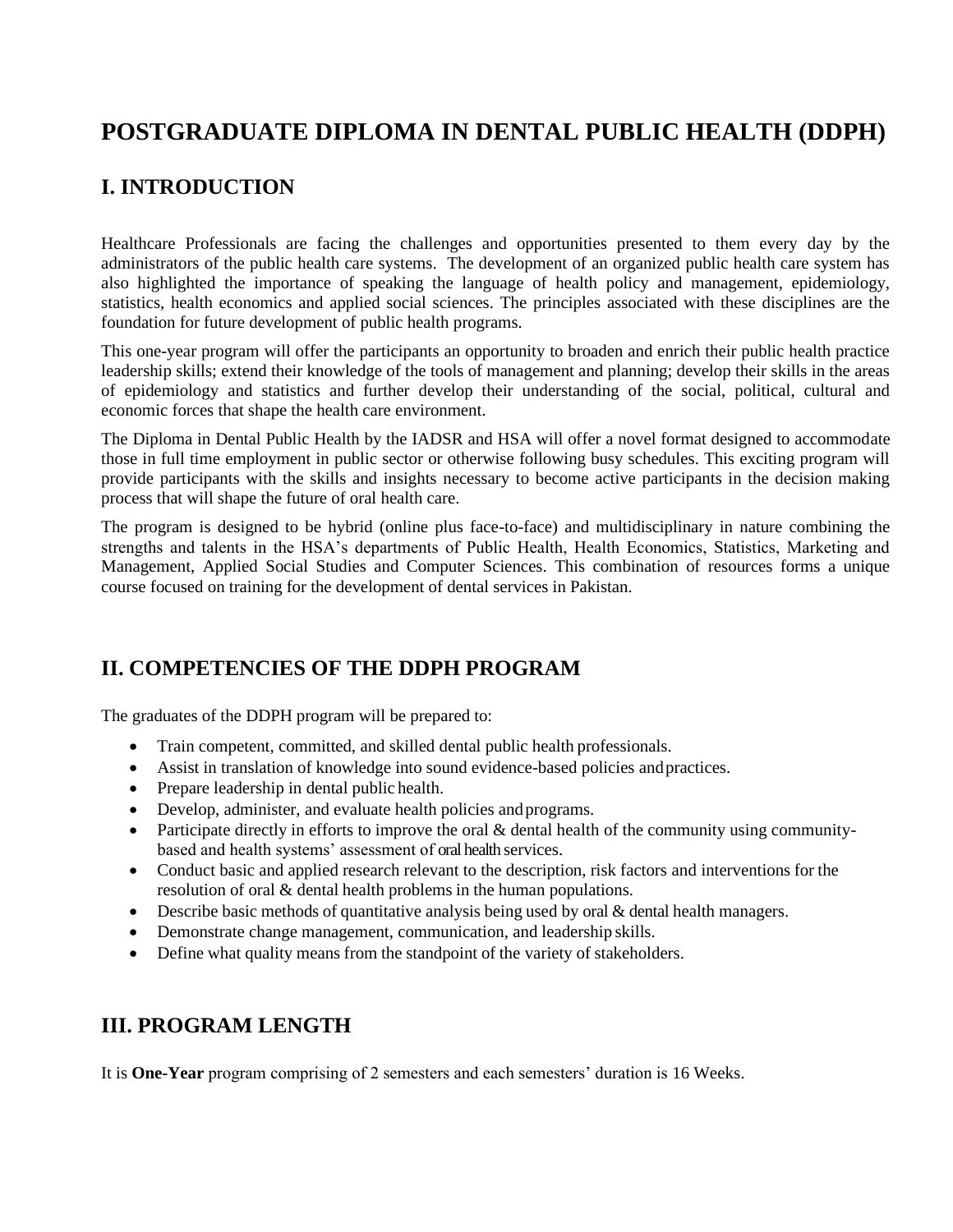# **IV. COURSE-WISE CREDIT HOURS AND MARKS DITRIBUTION**

| <b>Semester</b>                                         | <b>Course</b>                                                            | <b>Course Title</b>                                                            | <b>Credit</b> | <b>Marks</b> |  |  |  |
|---------------------------------------------------------|--------------------------------------------------------------------------|--------------------------------------------------------------------------------|---------------|--------------|--|--|--|
|                                                         | code                                                                     |                                                                                | hours         |              |  |  |  |
| <b>Courses for First Semester of DDPH</b>               |                                                                          |                                                                                |               |              |  |  |  |
| $\mathbf I$                                             | DDPH501                                                                  | Principles of Epidemiology & Epidemiology of<br><b>Dental Disease</b>          | 02            | 100          |  |  |  |
| I                                                       | DDPH502                                                                  | <b>Basic &amp; Applied Biostatistics</b>                                       | 02            | 100          |  |  |  |
| $\mathbf{I}$                                            | DDPH503                                                                  | <b>Foundation of Public Health &amp; Dental Public</b><br><b>Health</b>        | 02            | 100          |  |  |  |
| I                                                       | DDPH504                                                                  | <b>Preventive Dentistry &amp; Oral Health</b><br><b>Promotion</b>              | 02            | 50           |  |  |  |
| I                                                       | <b>DDPH505</b>                                                           | <b>Health Economics &amp; Economic Evaluation of</b><br><b>Health Services</b> | 01            | 50           |  |  |  |
| I                                                       | DDPH506                                                                  | <b>Health Service Structure and Management</b>                                 | 01            | 50           |  |  |  |
| I                                                       | DDPH507                                                                  | <b>Oral Health and Disease</b>                                                 | 02            | 100          |  |  |  |
| $\mathbf I$                                             | DDPH508                                                                  | <b>Applied Social Studies</b>                                                  | 01            | 50           |  |  |  |
| <b>Sub Total for First semester Credit hours/Marks</b>  | 13                                                                       | 600                                                                            |               |              |  |  |  |
| <b>Courses for Second Semester of DDPH</b>              |                                                                          |                                                                                |               |              |  |  |  |
| $\mathbf{I}$                                            | DDPH508                                                                  | <b>Dental Public Health Research Project</b>                                   | 03            | 150          |  |  |  |
| $\mathbf{I}$                                            | On the Job Practicum in Dental Health Organization or<br><b>Hospital</b> |                                                                                |               | 150          |  |  |  |
| <b>Sub Total for Second semester Credit hours/Marks</b> | 06                                                                       | 300                                                                            |               |              |  |  |  |
|                                                         | 18                                                                       | 900                                                                            |               |              |  |  |  |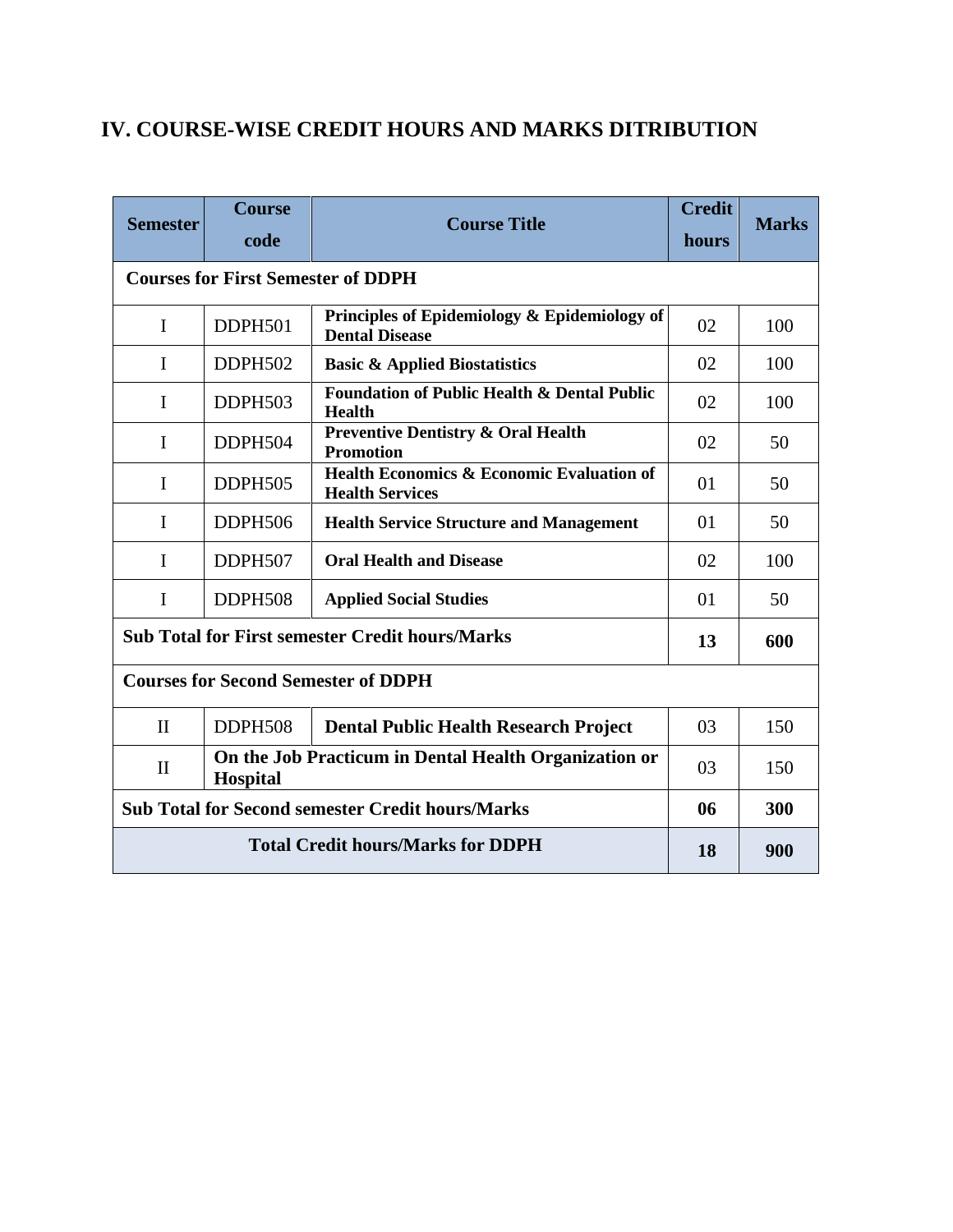# **V. RESEARCH PROJECT (3-CREDIT)**

The student will be advised to select a dental public health topic with his/her professional requirements during the first semester. The proposal formulated has to be critically appraised by the Academic Committee of IADSR and simultaneously the Institutional Research Board (IRB) before the beginning of the second semester. The committee can suggest changes which will be communicated to the student at the time of critical appraisal. The students will carry out data collection, data analysis, interpretation and presentation of the results leading to conclusions from the study under the research report writing guidelines.

The primary educational objective of the research report is to demonstrate appropriate consideration and application of core concepts, skills, and knowledge in analyzing a public health problem within any of the proscribed frameworks. The core area competencies must be addressed in each project. These competency areas cut across the domains identified for each specific framework. For example, quantitative competence may be demonstrated in the literature review and/or methodology section and/or results and/or discussion section of a publication framework. All papers are required to demonstrate minimum competence but are held accountable to a level of competence consistent with the problem and framework as defined by the student.

# **VI. ON THE JOB PRACTICUM (3-CREDIT)**

Dental Public health focuses on monitoring, achieving and improving the oral health of a population and is practiced in a variety of settings. Using practicum in Diploma in Dental Public Health student learn and develop necessary skill sets for becoming a successful DPH professional. The practicum is intended to develop direct understanding and experience in DPH, thereby exposing the student to community cultures, health system, operations and resources, programs and services and target populations. Such knowledge, skills, abilities, and experiences will continue to develop and grow as each student graduates and becomes a life-long learner and practitioner of dental public health.

The goal of the practicum is to provide a structured and supervised opportunity for the student to apply the theories, principles, knowledge and skills of public health and hospital management, as learned in the classroom, in a practice and/or community setting. The practice experience occurs in a carefully selected health organizations approved by Program Coordinator and is supervised by IADSR & HSA faculty and an immediate supervisor/mentor. This considers the transition from education to professional practice. At the conclusion the students are required to present their project in the form of a written report or as a poster.

# **VII. METHOD OF ASSESSMENT/EXAMINATION, PROCEDURES AND RULES**

Students will be evaluated during each course on the basis of:

#### • **Formative assessment:**

A mix of the tests, end of course examination, class and home assignments, class participation, interactive discussions, practical exercises, field works and/or group works, end of course examination, depending on the course outline (ongoing assessment and feedback for learning)

#### • **Summative assessment**

Based on the end of semester examination papers. Summative assessments are held at end of semesters and comprises of semester examinations paper each.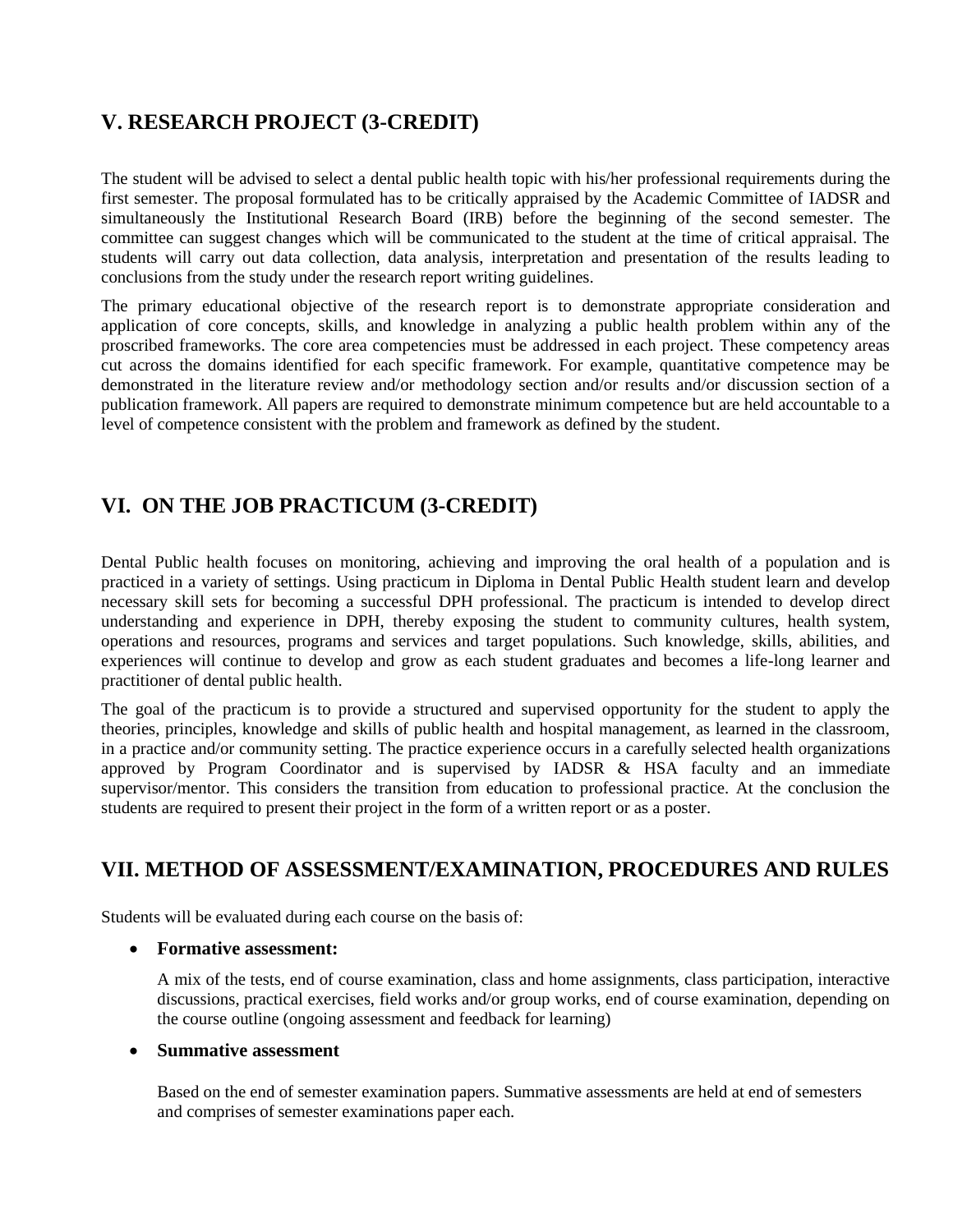# **VIII. STUDENT RECRUITMENT AND ADMISSIONS**

Strict merit-based criteria with absolute transparency will be followed to select its students for the DDPH program.

### • **ELIGIBILITY CRITERIA**

#### o **BASIC QUALIFICATIONS**

- BDS (Bachelor of Dental Surgery)
- MBBS (Bachelor of Medicine, Bachelor of Surgery)
- MSPH
- MPH

#### o **WORK EXPERIENCE**

The candidate should preferably have one years of full-time work experience (in the case of dental and medical doctors, after the house job) in public health-related fields in either the private sector or the public sector, including the armed forces. For students performing extra-ordinary during viva/interviews, the experience can be waived off by the admissioncommittee.

#### o **AGE LIMIT**

There are no Age restrictions for admission in this Program.

### • **DDPH ADMISSIONS**

Admissions Committee of DDPH including members both from HSA and IADSR will be responsible for the selection of applicants to be admitted to the Program. There are established procedures for the timely review of applications to the Program. Deferrals of admission are at the discretion of the Admissions Committee. The selected candidates from the Admissions Committee will be exempted from any test or interview.

#### • **FINAL SELECTION**

The applicant's acceptance is contingent upon the receipt of all required documents including official transcripts. The Admissions Committee is responsible for identifying those students with missing documents and/or credentials which do not meet eligibility standards.

### **COURSE FEE**

Course Fee is **Rs. 80,000/-** per semester.

Total fee for One Year Diploma is **Rs.160,000/-** which is payable in two installments.